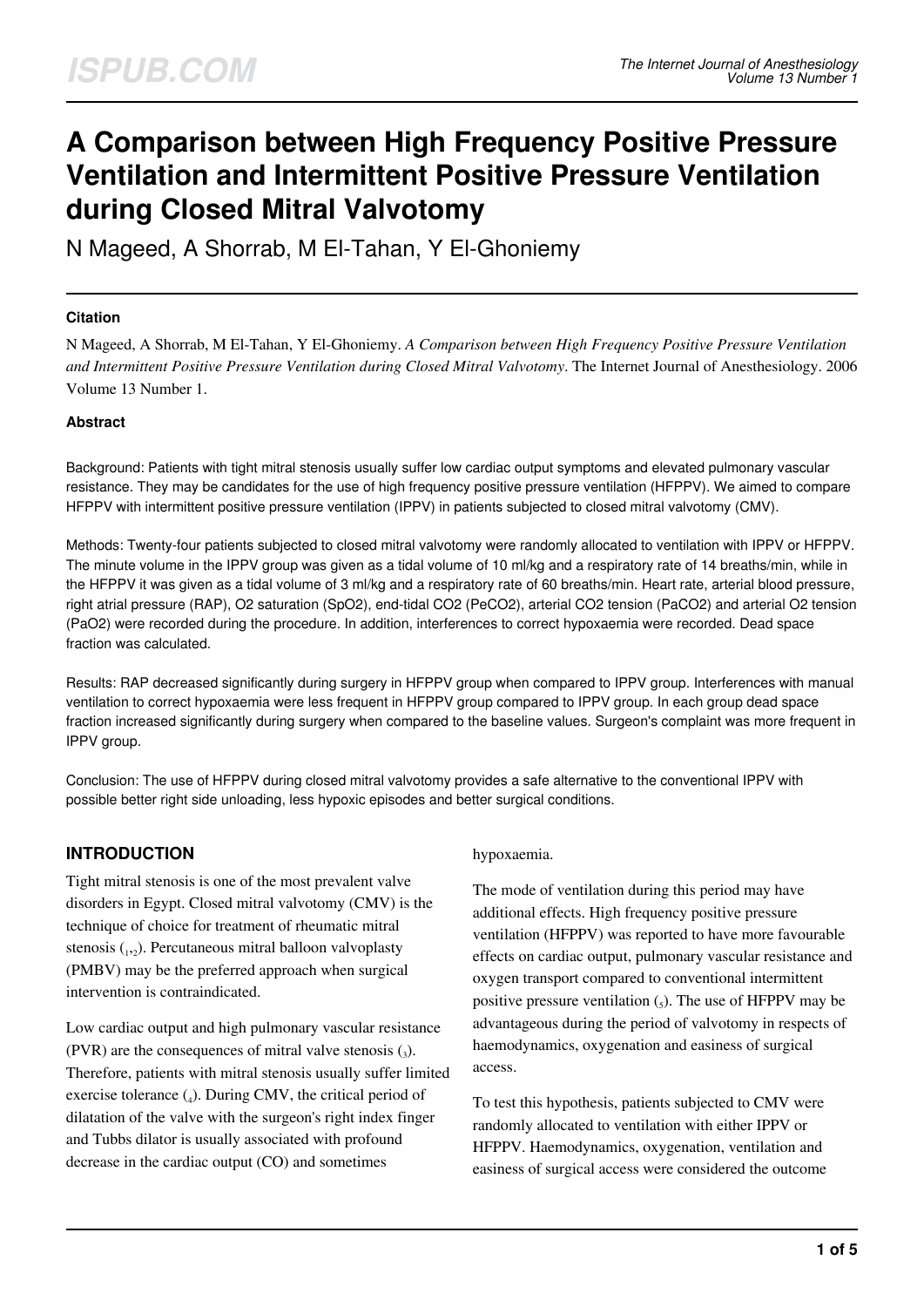measures.

# **PATIENTS AND METHODS**

This randomised comparative study was approved by the Hospital Ethics Committee and informed written consents were obtained from all patients. Twenty-four patients suffering from tight mitral stenosis and subjected to CMV were enrolled. Patients with mitral regurgitation, atrial thrombi or rapid atrial fibrillation were excluded from the study. Redo cases were also excluded from the study.

Preoperative evaluation included history, clinical examination, ECG, chest X-ray, laboratory tests and echocardiography. Patients received oral diazepam 5 mg the night and morning of the operation. At the operative suite, patients received midazolam 2–4 mg and fentanyl 50–70 µg intravenously.

Monitoring included ECG, pulse oximetry and side-stream capnography. An arterial cannula was inserted in the brachial artery of the non-dominant limb for blood pressure monitoring and blood gas analysis. The right internal jugular vein was cannulated for right atrial pressure (RAP) monitoring. Pressure zeroing was done while the patient was supine and adjusted after the lateral decubitus position.

Anaesthesia was induced with fentanyl 150–200 µg, vecuronium 0.12 mg/kg, and a sleeping dose thiopentone, followed by orotracheal intubation. Anaesthesia was maintained with isoflurane 1–1.2% in a nitrous oxide/oxygen mixture (FiO2= 0.4). According to a closed envelop randomisation, the lungs were ventilated with either IPPV or HFPPV delivered by Ohmeda™ 7000 ventilator.

In the IPPV group, the ventilator setting was adjusted at fixed minute volume to yield a tidal volume of 10 ml/kg, respiratory rate 14 breaths/min and I:E ratio 1:2. In the HFPPV group a similar minute volume was used to yield a tidal volume of 3 ml/kg, respiratory rate 60 breaths/min and I:E ratio1:2. After closure of the chest, IPPV was used in both groups. If hypoxaemia  $(SpO2 = 90\%)$  occurred for more than thirty seconds, the lungs were ventilated with 100% O2. If hypoxaemia continued, manual ventilation with 100% O2 was used temporarily. During episodes of hypoxaemia arterial blood gas analysis was done. A 20% decrease in systolic blood pressure necessitated stopping isoflurane until normal blood pressure was resumed.

Heart rate, mean arterial blood pressure, RAP, O2 saturation (SpO2), end-tidal CO2 (PeCO2), arterial CO2 tension

(PaCO2) and arterial O2 tension (PaO2) were recorded before induction, 15 minutes after induction, before valvotomy, 10 min after valvotomy and at the end of surgery. In addition, the occurrence of hypoxaemia and manual ventilation was recorded. Dead space was calculated from Enghoff modification of Bhor equation  $\binom{6}{6}$ .

 $VD = VT (1 - PeCO2 / PaCO2)$ 

Where VD is dead space and VT is tidal volume. As the tidal volumes in both groups are not comparable, we expressed the dead space as a fraction of the tidal volume and not the absolute values.

VD fraction = 1 – PeCO2 / PaCO2

All patients were extubated at the end of surgery. In the recovery room, monitoring of vital signs and physiological parameters was extended.

# **STATISTICAL ANALYSIS**

Statistical analysis was carried out with Student's t-test, repeated measures ANOVA with post hoc Newman-Keul's test, or Fisher's exact test, as appropriate. A P value less than 0.05 was considered statistically significant.

# **RESULTS**

The closed envelop randomisation ensured equal number of 12 cases in each group. Age, body weight, height and gender were comparable between both IPPV and HFPPV groups (Table 1).

The changes in heart rate and mean arterial blood pressure were comparable between both groups. Right atrial pressure was significantly lower in the HFPPV group compared to the IPPV group  $(P \le 0.05)$  before and after valvotomy (Table 2).

Both groups were parallel with no significant between-group differences with respect to PeCO2, PaCO2 and dead space fraction (Table 3). However, within-group differences occurred in the dead space during surgery, where a significant increase in the dead space occurred in each group before and after valvotomy and at the end of the surgical intervention ( $P < 0.05$ ).

Hypoxaemia requiring oxygenation with 100% oxygen then manual ventilation was significantly more frequent in the IPPV group than the HFPPV group  $(P < 0.05)$ . During all surgeries, 5 complaints about uneasy surgical approach were recorded in the IPPV group compared to 1 complaint in the HFPPV group (Table 4).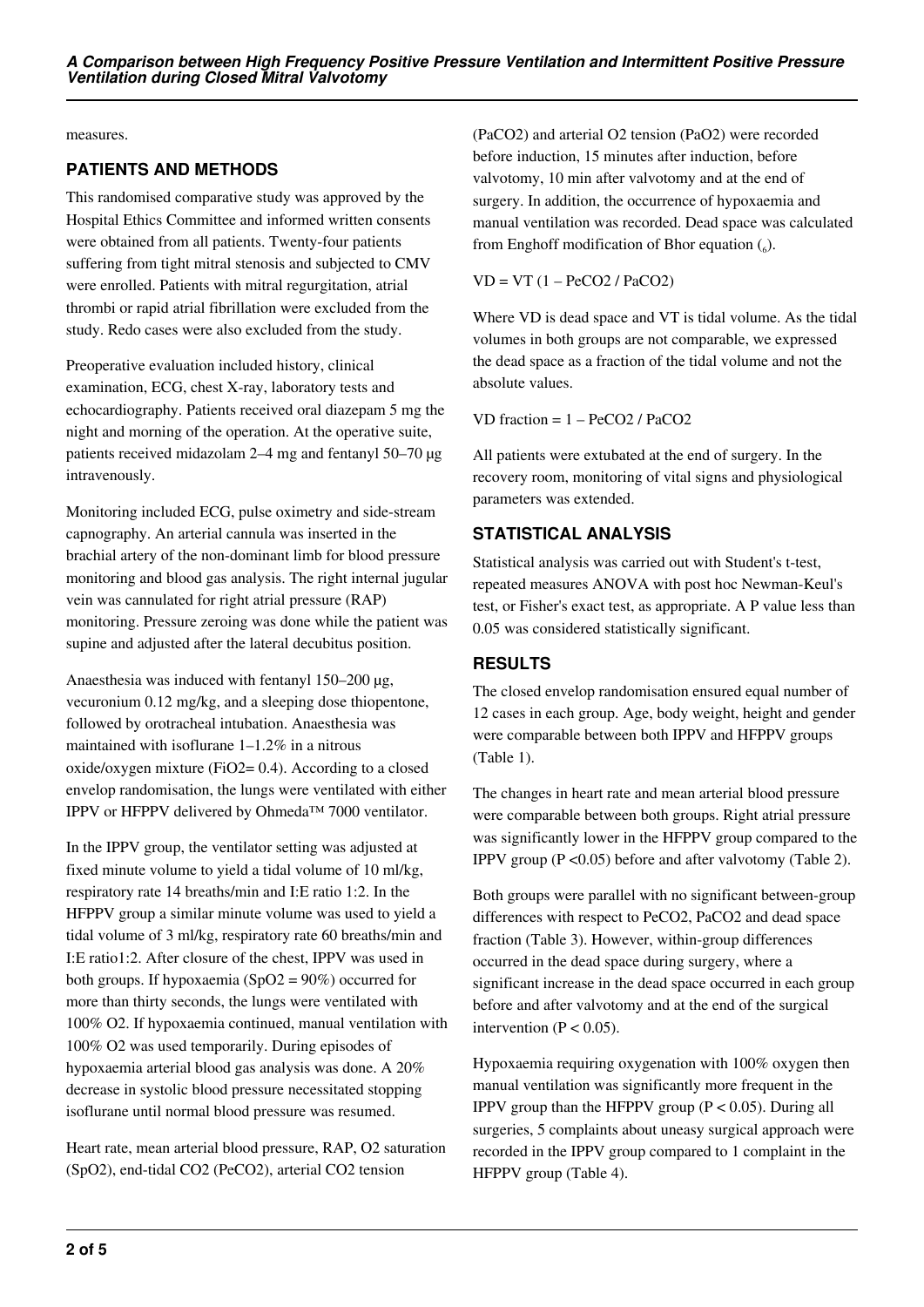## **Figure 1**

Table 1: Characteristics of patients subjected to intermittent positive pressure ventilation (IPPV) or high frequency positive pressure ventilation (HFPPV). Data are means (SD) or ratio.

| <b>IPPV</b>  | <b>HFPPV</b> |
|--------------|--------------|
| $(n = 12)$   | $(n = 12)$   |
| 26.8(8.5)    | 25.3(9.0)    |
| 61.7(9.0)    | 63.6(8.8)    |
| 161.9 (12.5) | 163.0 (11.8) |
| 5/7          | 6/6          |
|              |              |

## **Figure 2**

Table 2: Heart rate (HR), mean arterial blood pressure (MBP) and right atrial pressure (RAP) during mitral valvotomy under intermittent positive pressure ventilation (IPPV) or high frequency positive pressure ventilation (HFPPV). Values are means (SD).

|                | HR (beats/min)     |                            | MBP (mm Hg)               |                            | RAP (mm Hg)               |                            |  |  |
|----------------|--------------------|----------------------------|---------------------------|----------------------------|---------------------------|----------------------------|--|--|
|                | IPPV<br>$(n = 12)$ | <b>HFPPV</b><br>$(n = 12)$ | <b>IPPV</b><br>$(n = 12)$ | <b>HFPPV</b><br>$(n = 12)$ | <b>IPPV</b><br>$(n = 12)$ | <b>HFPPV</b><br>$(n = 12)$ |  |  |
| Baseline       | 84 (11)            | 91(13)                     | 81(9)                     | 79 (8)                     | 7(1.5)                    | 8(1.3)                     |  |  |
| Post-induction | 73(9)              | 74 (4)                     | 71 (8)                    | 73(6)                      | 6(1.5)                    | 6(1.5)                     |  |  |
| Pre-valvotomy  | 81(8)              | 75(8)                      | 84 (6)                    | 72(11)                     | 13(2.0)                   | $7(2.0)^*$                 |  |  |
| Post-valvotomy | 90(15)             | 84 (9)                     | 84 (9)                    | 82(10)                     | 13(2.0)                   | $8(1.6)^*$                 |  |  |
| End of surgery | 89 (9)             | 88(6)                      | 81(9)                     | 84 (9)                     | 10(1.7)                   | 9(1.6)                     |  |  |
| Recovery       | 85(10)             | 90(10)                     | 85(8)                     | 86(7)                      | 9(1.4)                    | 8(1.3)                     |  |  |

\*Significantly different (P < 0.05) compared to the other group.

## **Figure 3**

Table 3: End tidal CO2 tension (PeCO2), arterial CO2 tension (PaCO2) and dead space fraction during mitral valvotomy under intermittent positive pressure ventilation (IPPV) or high frequency positive pressure ventilation (HFPPV). Values are means (SD).

|                | PeCO <sub>2</sub> (mm Hg) |                            | PaCO <sub>2</sub> (mm Hg) |                            | Dead space (%)       |                            |
|----------------|---------------------------|----------------------------|---------------------------|----------------------------|----------------------|----------------------------|
|                | IPPV<br>$(n = 12)$        | <b>HFPPV</b><br>$(n = 12)$ | <b>IPPV</b><br>$(n = 12)$ | <b>HFPPV</b><br>$(n = 12)$ | IPPV<br>$(n = 12)$   | <b>HFPPV</b><br>$(n = 12)$ |
| Baseline       | 32(3)                     | 33(4)                      | 37(3)                     | 36(4)                      | 14(1)                | 11(2)                      |
| Post-induction | 31(4)                     | 29(4)                      | 35(4)                     | 35(3)                      | 12(3)                | 17(4)                      |
| Pre-valvotomy  | 29(4)                     | 22(3)                      | 42 (4)                    | 34(4)                      | $31(3)$ <sup>*</sup> | $35(5)$ <sup>*</sup>       |
| Post-valvotomy | 30(3)                     | 22(3)                      | 43(4)                     | 34(3)                      | $30(3)^*$            | $31(5)$ *                  |
| End of surgery | 28(3)                     | 26(4)                      | 36(4)                     | 32(4)                      | $23(3)$ <sup>*</sup> | $22(4)$ <sup>*</sup>       |
| Recovery       | 33(4)                     | 32(4)                      | 38(3)                     | 35(4)                      | 14 (2)               | 9(2)                       |

Baseline and recovery values were obtained during mask oxygenation.

\*Significantly different ( $P < 0.05$ ) compared to their baseline values.

#### **Figure 4**

Table 4: Intraoperative incidents during mitral valvotomy under intermittent positive pressure ventilation (IPPV) or high frequency positive pressure ventilation (HFPPV). Values are median (range) or number (%) of patients.

|                                           | IPPV        | HFPPV       |            |  |
|-------------------------------------------|-------------|-------------|------------|--|
|                                           | $(n = 12)$  | $(n = 12)$  | P value    |  |
| Median highest PaCO <sub>2</sub> (mm Hg)* | 41 (28-55)  | 43 (30-56)  | NS         |  |
| Median Iowest PaO <sub>2</sub> (mmHg)     | 79 (58-169) | 91 (69-180) | NS         |  |
| Patients with SpO <sub>2</sub> = 90%      | 6(50%)      | 1(8%)       | ${}< 0.01$ |  |
| Patients who needed 100% O2               | 6(50%)      | 1(8%)       | ${}< 0.01$ |  |
| Patients who needed manual ventilation    | 5(41%)      | 0(0%)       | ${}< 0.01$ |  |
| Surgeon's complaint                       | 5(41%)      | 1(8%)       | ${}< 0.05$ |  |

\*Values were obtained during lowest SpO2 NS = not significant.

#### **DISCUSSION**

The results of this study revealed that HFPPV can be safely used as an alternative to IPPV during mitral valvotomy with the advantage of less episodic desaturation and lower RAP implying a better right heart unloading.

Since the introduction of HFPPV into clinical practice in 1971, a number of methods of high frequency ventilation (HFV) have been evaluated during general anaesthesia and intensive care practice  $\binom{7}{7}$ .

HFV was applied during coronary artery bypass grafting  $(s)$ , oesophagectomy  $(_{9}$ ), adult airway procedures  $(_{10}$ ) and neonatal intensive respiratory therapy  $({}_{11})$ . Conventional anaesthesia ventilators were found to provide HFV efficiently  $(s, 12)$ .

In our study, Ohmeda™ 7000 anaesthesia ventilator provided reasonable ventilation and oxygenation with either conventional IPPV or HFPPV as depicted from CO2 elimination, O2 saturation and O2 tension. However, interventions to correct hypoxia by 100% O2 with or without manual ventilation were more frequent during IPPV.

In this study, the changes in RAP were considered to reflect right ventricular loading and unloading. Although, central venous pressure may not correlate well with right ventricular functions  $\binom{13}{13}$ , the associated tricuspid regurgitation with tight mitral stenosis  $_{14}$ ) allows right ventricular changes to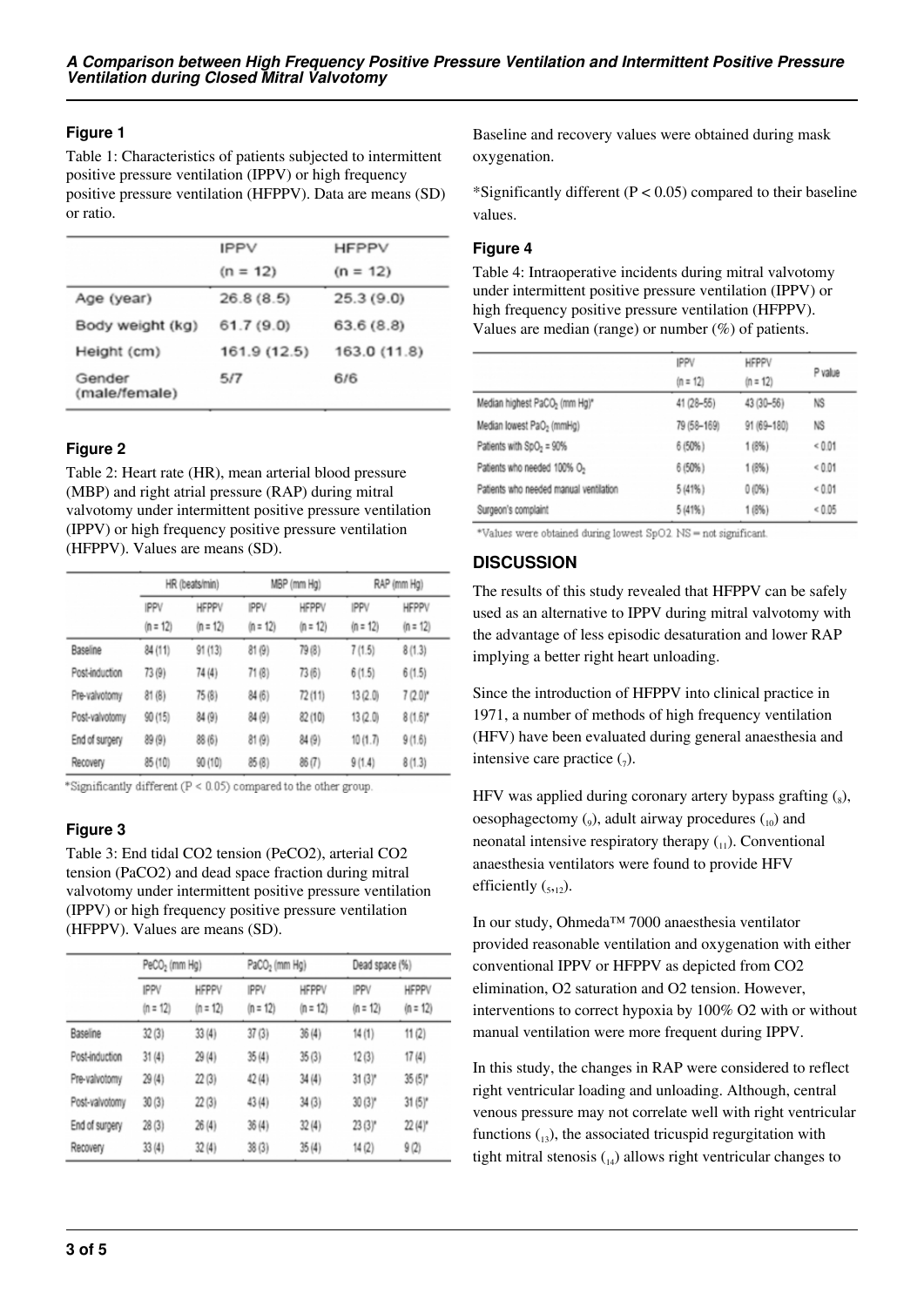be readily transmitted to the right atrium. During HFPPV, RAP significantly decreased at pre- and post-valvotomy periods when compared to IPPV. This may reflect adequate right ventricular unloading due to decreased pulmonary vascular resistance  $_{(11, 15)}$ . It may also be explained by the decreased transmural right ventricular pressure during HFV  $\binom{16}{16}$ . In agreement with the later explanation, Jardin et al.  $\binom{17}{17}$  $_{18}$ ) observed an increase in right ventricular diastolic volume (increased preload) in mechanically ventilated patients attributable to lung inflation and increased transmural pressure.

The changes in dead space fraction were comparable between both groups. Dead space fraction increased significantly in each group during surgery when compared to baseline values. This increase was attributed to the intrathoracic manipulations during surgery. Calculations of dead space depend mainly on the ratio between end-tidal and arterial CO2 tensions. During mitral commissurotomy, endtidal CO2 tracing was reported as an unsuitable monitor for adequacy of ventilation  $_{19}$ ). However, the changes in endtidal CO2 tracing were parallel in both groups.

The surgeons complained of restricted access in 5 patients in IPPV group. These complaints were announced during manoeuvres to correct hypoxic episodes. Manual ventilation has the advantage of better oxygenation but it may interrupt surgery at times when it is critical for the surgeon to have an uninterrupted view.

In conclusion, the use of HFPPV during closed mitral valvotomy provides a safe alternative to the conventional IPPV with possible advantages of less right side preload, less hypoxic episodes and better surgical field. More experience about the use of this mode of ventilation for adult intrathoracic procedures is warranted before extensive application.

#### **References**

1. Tokmakoglu H, Vural KM, Ozatik MA, et al.: Closed commissurotomy versus balloon valvuloplasty for rheumatic mitral stenosis. J Heart Valve Dis 2001; 10:281-287.

2. Sajja LR, Mannam GC: Role of closed mitral commissurotomy in mitral stenosis with severe pulmonary hypertension. J Heart Valve Dis. 2001; 10:288-293. 3. Rapp AH, Cigarroa JE, Lange RA, et al.:Hemodynamic characteristics and procedural outcome of patients with

mitral stenosis and a depressed cardiac output. Am J Cardiol 2001;88: 1212-1213.

4. Rigolin VH, Higgenbotham MB, Robiolio PA, et al.: Effect of inadequate cardiac output reserve on exercise tolerance in patients with moderate mitral stenosis. Am J Cardiol 1997; 80:236-240. 5. Abu-Dbai J, Flatau E, Lev A, et al.: The use of conventional ventilators for high frequency positive pressure ventilation. Crit Care Med 1983; 11:356-358. 6. Moon RE, Camporesi EM. Respiratory monitoring. In Miller RD (ed): Anestheia, New York, Churchill Livingstone; 2000: pp 1255- 1295. 7. Sjostrand UH, Smith RB: Overview of high frequency ventilation. Int Anesthesiol Clin 1983;21:1-10 8. Nakatsuka M, Colquhoun A, Gehr L: Right ventricular function and high-frequency positive-pressure ventilation during coronary artery bypass grafting. Ann Thorac Surg 1989; 48:263-266. 9. Tsui SL, Chan CS, Chan AS, et al.: A comparison of twolung high frequency positive pressure ventilation and onelung ventilation plus 5 cm H2O nonventilated lung CPAP, in patients undergoing anaesthesia for oesophagectomy. Anaesth Intensive Care 1991; 19:205-212. 10. Flatau E, Lewinsohn G, Konichezky S, et al.: Mechanical ventilation in fiberoptic - bronchoscopy: comparison between high frequency positive pressure ventilation and normal frequency positive pressure ventilation. Crit Care Med 1982; 10:733-735. 11. Engle WA, Yoder MC, Andreoli SP, et al.: Controlled prospective randomized comparison of high frequency jet ventilation and conventional ventilation in neonates with respiratory failure and persistent pulmonary hypertension. J Perinatol 1997;17:3-9. 12. Tessler MJ, Ruiz-Neto PP, Finlayson R, Chartrand D: Can anesthesia ventilators provide high-frequency ventilation? Anesth Analg 1994; 79:563-566. 13. Sibbald WJ, Driedger AA, Cunningham DG, Cheung H: Right and left ventricular performance in acute hypoxemic respiratory failure. Crit Care Med 1986; 14: 852-857. 14. Song JM, Kang DH, Song JK, et al.: Outcome of significant functional tricuspid regurgitation after percutaneous mitral valvuloplasty. Am Heart J 2003; 145:371-376. 15. Ushijima K, Dahm M, Yellin EL, et al.: Hemodynamic effects of high-frequency jet ventilation in dogs with a chronically banded pulmonary artery. Crit Care Med1989; 17:541-546. 16. Biondi J, Hines R, Rafferty T, et al.: The effect of high frequency positive pressure ventilation on right and left ventricular function. Anesth Analg 1986; 65:679-682. 17. Jardin F, Brun-Ney D, Hardy A, et al.: Combined thermodilution and two-dimensional echocardiographic evaluation of right ventricular function duringrespiratory support with PEEP. Chest 1991; 99:162-168. 18. Jardin F, Delorme G, Hardy A, et al.: Reevaluation of hemodynamic consequences of positive pressure ventilation:

72:966-970. 19. Puri GD, Venkatraman R, Singh H: End-tidal CO2 monitoring in mitral stenosis patients undergoing closed mitral commissurotomy. Anaesthesia 1991; 46: 494-496.

emphasis on cyclic right ventricular afterloading by mechanical lung inflation. Anesthesiology 1990;